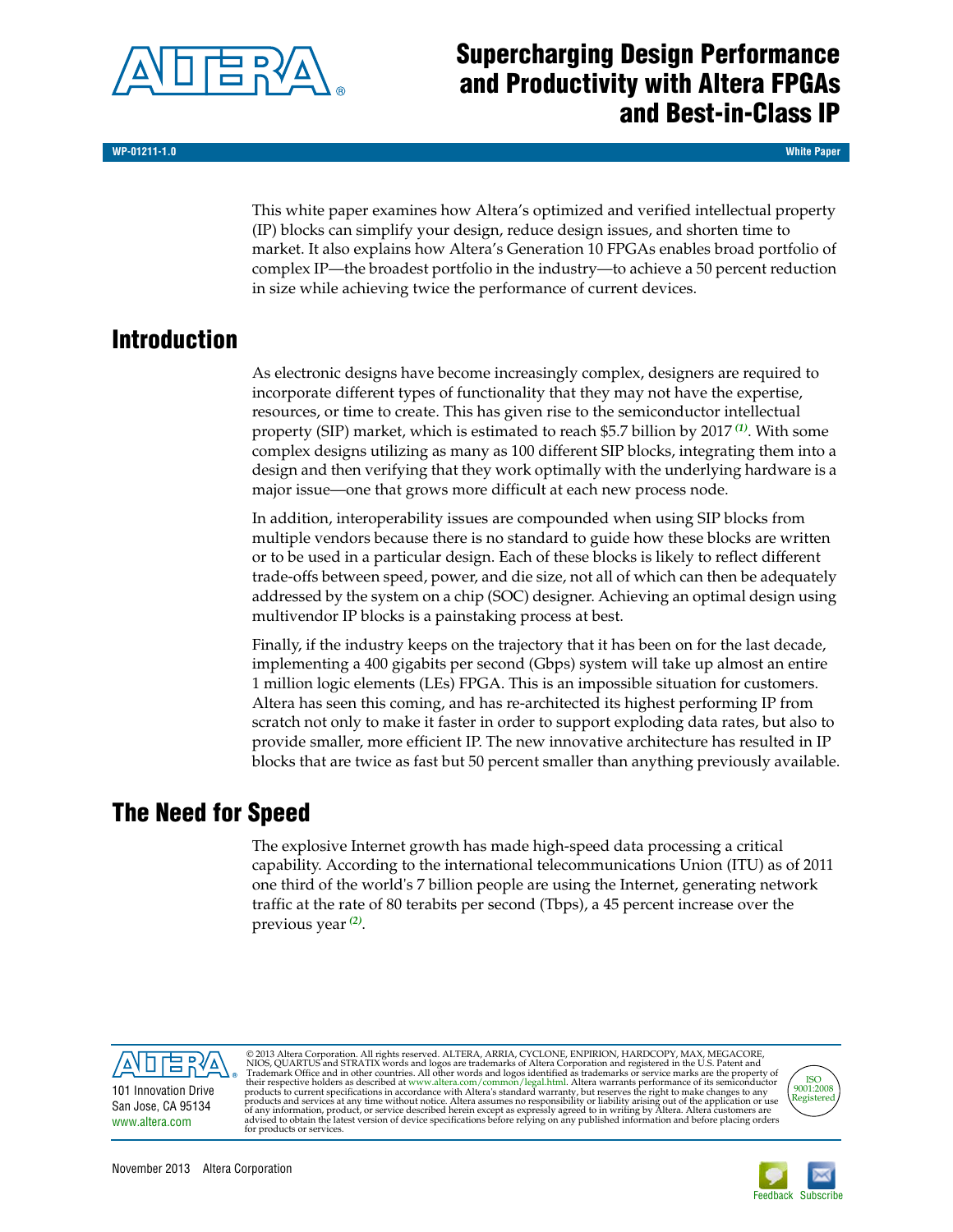The next wave of Internet use is machine to machine (M2M) communications, the socalled Internet of Things (IoT). The IoT encompasses a wide variety of devices, including smart meters, wireless sensor nodes, industrial supervisory control and data acquisition (SCADA) systems, gateways, and highway toll tag readers. All of these will contribute heavily to data traffic on both public and private infrastructure. The IoT market was worth \$44 billion in 2011 and is expected to grow by 30 percent per year to \$290 billion by 2017 *[\(3\)](#page-6-2)*.

With consumers all having mobile phones and expecting the rest of their gadgets to be wireless, mobile communications accounted for 55 percent of IP traffic in 2011—and it is growing at 66 percent per year. This represents a huge challenge for telecommunications companies, who are building 4G networks as quickly as possible *[\(4\)](#page-6-3)*. Base stations are increasingly reliant on high-speed FPGAs for the core performance needed to process complex functions over a wide range of frequencies. FPGAs also help safeguard the investment in 4G base stations by providing the flexibility to accommodate regional variations in a still-evolving standard.

According to Cisco—who makes many of the routers that make all this possible— Internet protocol traffic will exceed a Zettabyte (1021) per year by the end of 2016 *[\(4\)](#page-6-3)*.

Data centers will be particularly hard-pressed to handle the increased traffic. While the trend to multicore processors addresses the power consumption issue, the bandwidth to external memory and data is not keeping pace with the increasing computing power. Here FPGAs can profitably be used for data access, algorithm, and networking acceleration, relieving the data access bottleneck. This will be increasingly important as cloud computing and software as a service (SaaS) continues to grow.

Next-generation FPGAs will leverage high-speed serial transceivers to overcome the bandwidth, latency, and power limitations of parallel memory interfaces. Arria® 10 FPGAs will be able to easily handle 100 Gbps and 200 Gbps data streams. Stratix® 10 FPGAs with multiple 56 Gbps transceivers will be able to process both 400 Gbps Ethernet (GbE) and 500 Gbps Interlaken traffic.

#### **Altera IP: We've Got You Covered**

While FPGAs can relieve the memory and I/O interface bottlenecks in 4G base stations and data center channel cards, an increase in datapath bandwidth and frequency is normally accompanied by a linear increase in power consumption. This is a key trade-off that Altera sets out to address—along with bandwidth and die size—across its wide range of IP cores.

Memory access is critical for any application. Altera® FPGAs provide an abundance of on-chip internal SRAM memory, but for those applications that require fast access to off-chip memory, Altera and its partners provide memory controller IP cores, reference designs, and design examples. All are hardware-tested drop-in design blocks that greatly simplify local interface to complex memory devices. Supported standards include:

- SDR SDRAM
- RLDRAM 2 or RLDRAM 3
- DDR SDRAM
- DDR2 SDRAM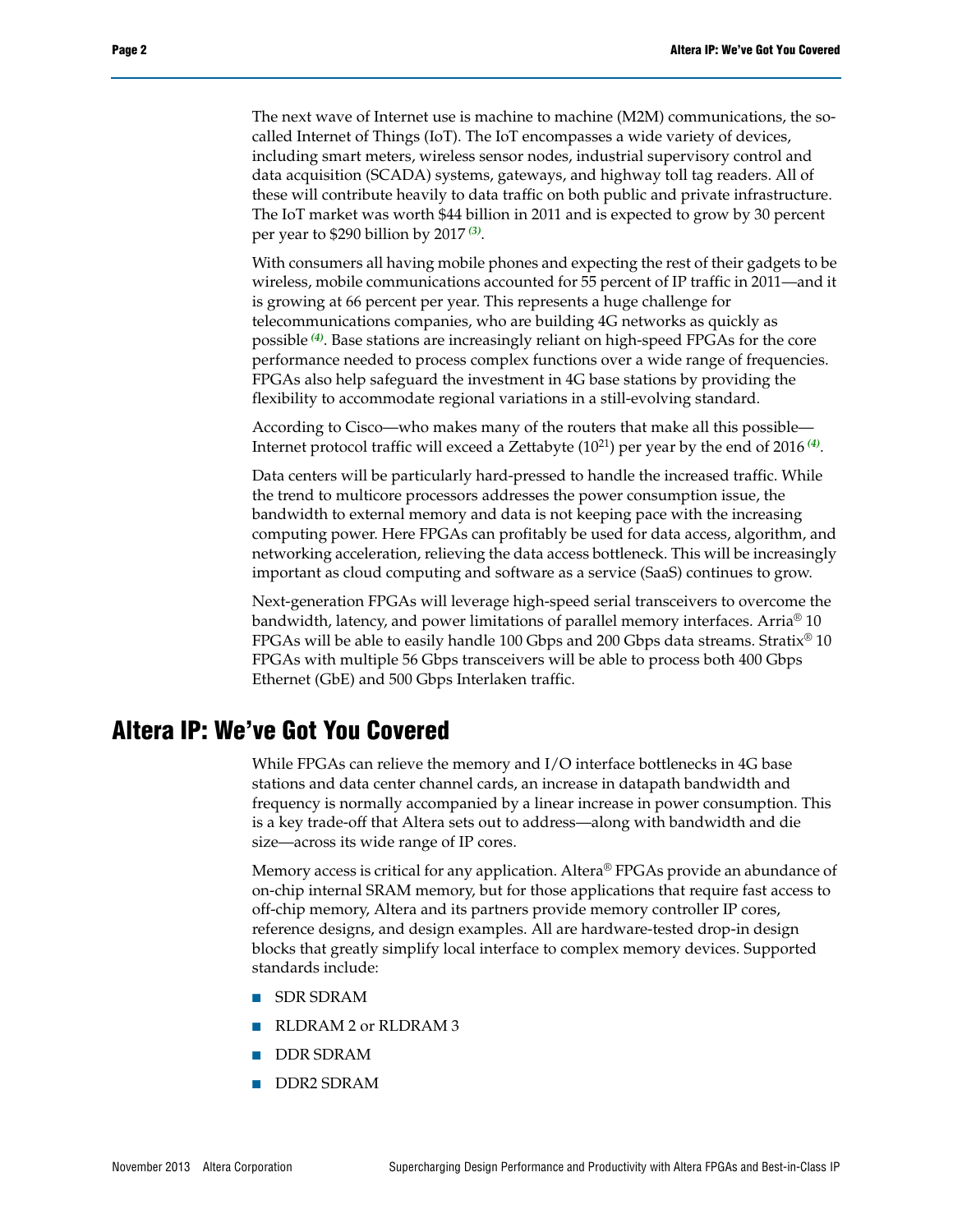- DDR3 SDRAM
- DDR4 SDRAM

Memory technology is moving forward rapidly and Altera is keeping pace. Micron's 3-D Hybrid Memory Cube (HMC) delivers up to 15 times the bandwidth of a DDR3 [SDRAM module and uses 70 percent less energy while requiring 90 percent less board](http://siliconsouthwest.co.uk/index.php/2013/06/global-semiconductor-ip-market-to-be-worth-5-7-billion-by-2017/)  space than existing technologies. Altera and Micron recently demonstrated [interoperability between Altera's 28 nm Stratix V FPGAs and Micron's HMC.](http://siliconsouthwest.co.uk/index.php/2013/06/global-semiconductor-ip-market-to-be-worth-5-7-billion-by-2017/) [Forthcoming Arria 10 and Stratix 10 FPGAs will all include an HMC interface.](http://www.itu.int/en/ITU-D/Statistics/Documents/facts/ICTFactsFigures2011.pdf)

[For chip-to-chip, board-to-board, or box-to-box connectivity, Altera and its partners](http://www.marketsandmarkets.com/Market-Reports/internet-of-things-market-573.html)  [provide over 175 different connectivity IP cores and refer](http://www.marketsandmarkets.com/Market-Reports/internet-of-things-market-573.html)[ence designs that leverage](http://www.cisco.com/en/US/solutions/collateral/ns341/ns525/ns537/ns705/ns827/white_paper_c11-481360_ns827_Networking_Solutions_White_Paper.html)  [the transceivers integrated into their FPGA and ASIC devices—the list of Ethernet IP](http://www.cisco.com/en/US/solutions/collateral/ns341/ns525/ns537/ns705/ns827/white_paper_c11-481360_ns827_Networking_Solutions_White_Paper.html)  cores alone runs to almost 60 solutions. These interface protocols are available as [licensable IP cores and reference designs, as well as free me](http://www.cisco.com/en/US/solutions/collateral/ns341/ns525/ns537/ns705/ns827/white_paper_c11-481360_ns827_Networking_Solutions_White_Paper.html)[gafunctions and design](http://www.altera.com/literature/wp/wp-01200-power-performance-zettabyte-generation-10.pdf)  [examples. See Altera's A](http://www.altera.com/literature/wp/wp-01200-power-performance-zettabyte-generation-10.pdf)[ll Intellectual Property web page for a complete listing of IP](http://www.altera.com/products/ip/ip-index.jsp)  [cores.](http://www.altera.com/products/ip/ip-index.jsp)

PCI Express® (PCIe®[\) is a leading backplane interconnect standard used in data](http://www.altera.com/literature/wp/wp-01201-fpga-tri-gate-technology.pdf)  [centers. Altera makes PCIe Gen1 \(2.5 Gbps\) and Gen2 \(5.0 Gbps\) IP available](http://www.altera.com/literature/wp/wp-01201-fpga-tri-gate-technology.pdf)  [throughout its Cyclone®](http://www.altera.com/literature/wp/wp-01201-fpga-tri-gate-technology.pdf)[, Arria, and Stratix FPGA product lines. The PCIe Gen3](http://www.altera.com/literature/wp/wp-01199-next-generation-FPGAs.pdf)  [\(8.0 Gbps\) is available in Stratix V FPGA with the protocol stack embe](http://www.altera.com/literature/wp/wp-01199-next-generation-FPGAs.pdf)[dded as a hard](file:///C:\Users\jhussain\AppData\Local\Microsoft\Windows\Temporary Internet Files\Content.Outlook\GWP1CBPQ\www.altera.com\technology\system-tech\next-gen-technologies.html)  IP block. The PCIe standard continues to be a focus in Generation 10 FPGAs as well. With the hardened implementation of the PCIe block, you get a resource savings of [8,000 to 30,000 LEs per IP instance, faster timing closure, shorter design and compile](file:///C:\Users\jhussain\AppData\Local\Microsoft\Windows\Temporary Internet Files\Content.Outlook\GWP1CBPQ\www.altera.com\technology\system-tech\next-gen-technologies.html)  times, and substantial power savings relative to a soft IP core with equivalent functionality. All PCIe cores are verified to conform to the appropriate PCI Express Base Specification.

## **Smaller, Faster, Better**

Altera's new low-latency 10GbE IP core is the first to benefit from the Generation 10 FPGA architecture. IP optimizations increase core performance from 156.25 MHz to 312.5 MHz. Table 2 compares the existing standard 10GbE IP cores with the new lowlatency core. The size is 36 percent smaller and the speed 24 percent faster. This is impressive, but is only the beginning. The low-latency 40GbE IP core extends this benefit to a 40 percent reduction in both size and latency while the low-latency 100GbE IP core breaks conventional thinking with a 55 percent smaller footprint and 70 percent reduction in roundtrip latency. These IP cores show a dramatic improvement compared to the already outstanding core and truly best-in-class IP.

[Table 1](#page-2-0) lists the difference in size and speed for both standard and low-latency 10GbE IP core.

|                                 | <b>Standard 10GbE IP</b> | <b>Low-Latency 10GbE IP</b> |
|---------------------------------|--------------------------|-----------------------------|
| 10GbE MAC size                  | 3.560                    | 2.800                       |
| 10GbE MAC + 10 GBASE-R PHY size | 3.740                    | 2.980                       |
| 10GbE TX + RX latency           | 141 $ns$                 | $60$ ns                     |
| 10GbE + 10 GBASE-R PHY latency  | 340 ns                   | $260$ ns                    |

<span id="page-2-0"></span>

|  | Table 1. 10GbE Core Size and Speed |  |  |  |
|--|------------------------------------|--|--|--|
|  |                                    |  |  |  |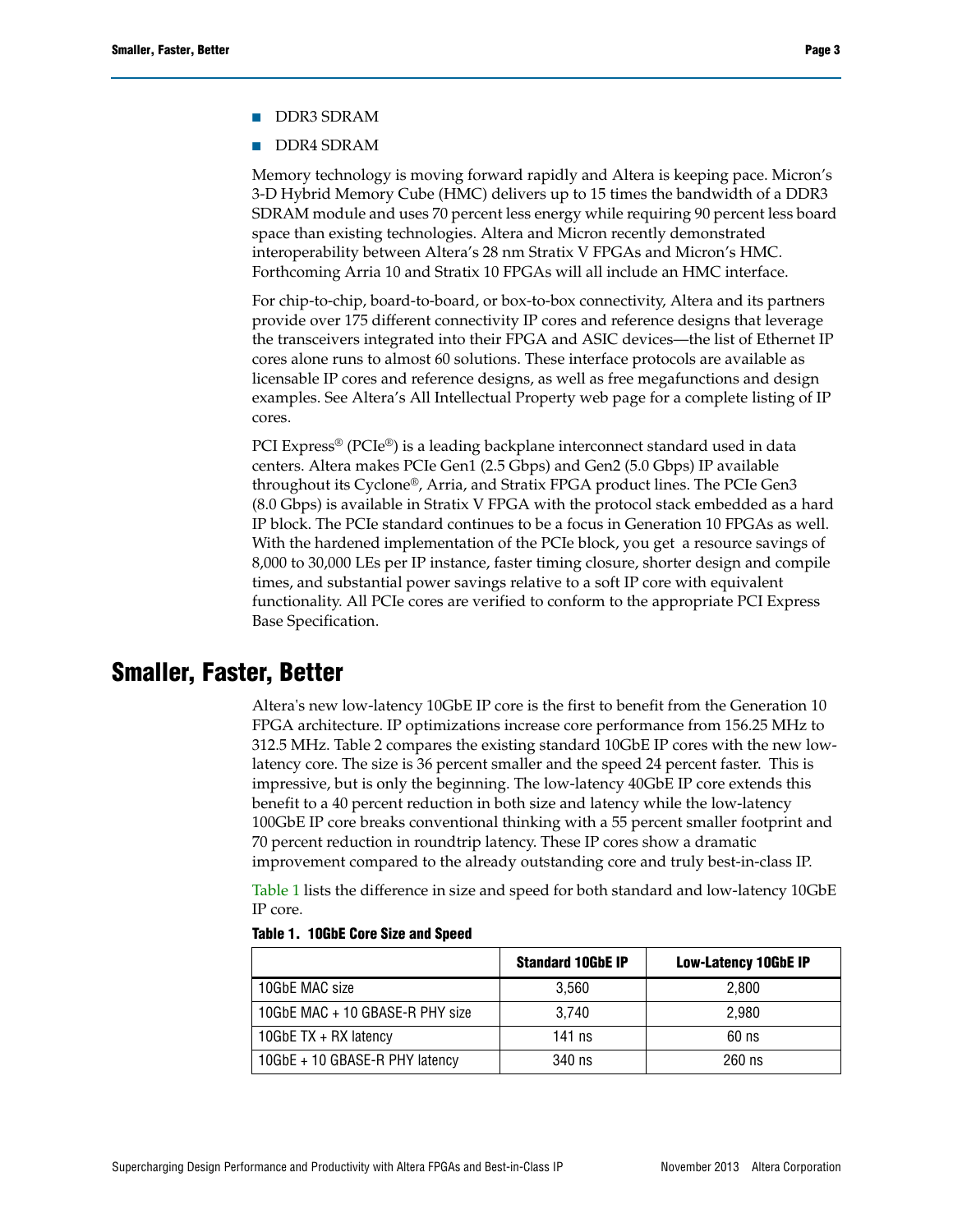[Table 2](#page-3-0) lists the difference in size and speed for both standard and low-latency 40GbE IP core.

<span id="page-3-0"></span>**Table 2. 40GbE IP Core Size and Speed**

|                              | <b>Standard 40GbE IP</b> | <b>Low-Latency 40GbE IP</b> |
|------------------------------|--------------------------|-----------------------------|
| 40GbE MAC size               | 3,660 ALM                | 2.670 ALM                   |
| 40GbE MAC+ PCS size          | 10,460 ALM               | 6,010 ALM                   |
| 40GbE $TX + RX$ latency      | 102.4 $ns$               | 70 ns                       |
| $40GbE + PHYTX + RX$ latency | $323.2$ ns               | $179.2$ ns                  |

[Table 3](#page-3-1) lists the difference in size and speed for both standard and low-latency 100GbE IP core.

<span id="page-3-1"></span>

| Table 3. 100GbE IP Core Size and Speed |  |  |  |  |  |
|----------------------------------------|--|--|--|--|--|
|----------------------------------------|--|--|--|--|--|

|                               | <b>Standard 100GbE IP</b> | <b>Low-Latency 100GbE IP</b> |
|-------------------------------|---------------------------|------------------------------|
| 100GbE MAC size               | 10,770 ALM                | 6,260 ALM                    |
| 100GbE MAC + PCS size         | 34.450 ALM                | 15,300 ALM                   |
| 100GbE $TX + RX$ latency      | $212$ ns                  | 63.7 ns                      |
| $100GbE + PHYTX + RX$ latency | $519$ ns                  | 160.7 ns                     |

The scalable Interlaken Protocol enables chip-to-chip packet transfers and rates from 10 Gbps to 100 Gbps and beyond. Interlaken was designed for multiterabit routers and switches for access, carrier Ethernet, and data center applications that demand high IP configurability to optimize for system performance and interoperability. Altera's Interlaken IP cores use a hardened PCS in Stratix V and Arria V FPGAs, saving 30 to 50 percent of logic resources compared to soft IP. Altera's IP cores have been through extensive simulation verification to ensure conformity with the Interlaken Protocol Specification v1.2. [Table 4](#page-3-2) summarizes the features and benefits of Altera's Interlaken IP:

<span id="page-3-2"></span>**Table 4. Features and Benefits of Altera's Interlaken IP**

| <b>Features</b>                                                  | <b>Benefits</b>                                                                                                          |  |  |
|------------------------------------------------------------------|--------------------------------------------------------------------------------------------------------------------------|--|--|
| Data rates of up to 14 Gbps                                      | Maximizes platform flexibility to increase                                                                               |  |  |
| Multilane configuration of up to 40 lanes                        | bandwidth and insures scalability over time                                                                              |  |  |
| Interleave (segment) mode and packet mode support                | Flexible data handling enables<br>improvements to overall system                                                         |  |  |
| Dual segment support                                             |                                                                                                                          |  |  |
| Up to 256 logical channels                                       | performance                                                                                                              |  |  |
| In-band and out-of-band flow control (calendar page)<br>options) | Resilient data transmission due to<br>unexpected failures or glitches and reliable<br>data integrity over multiple media |  |  |
| Retransmission                                                   |                                                                                                                          |  |  |
| Tunable pre-emphasis and equalization settings                   |                                                                                                                          |  |  |

While the low-latency 10GbE IP core is available today, the Interlaken and 40GbE and 100GbE IP cores are available for early access, with general availability scheduled for early 2014.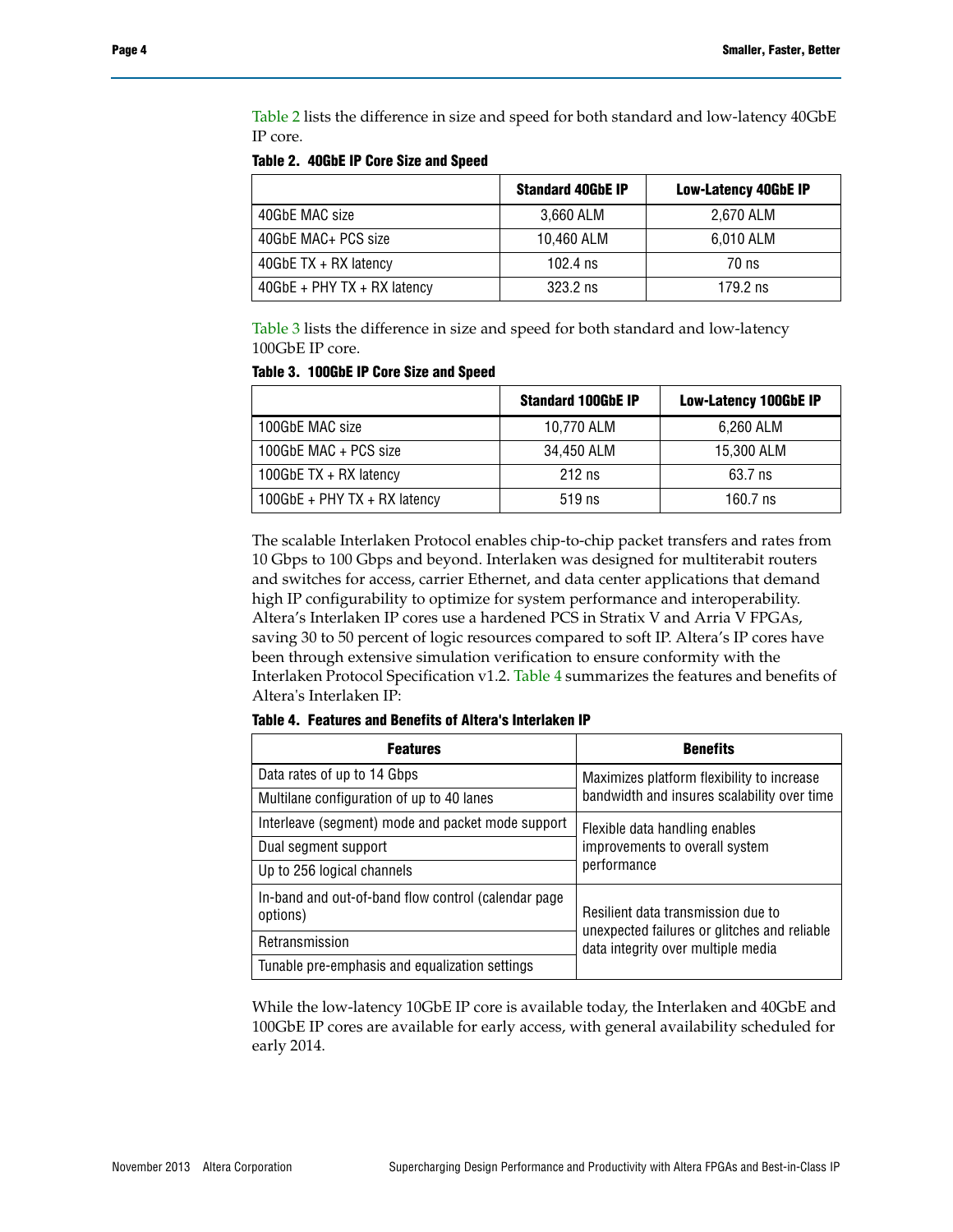With hundreds of Altera IP solutions to choose from—all of which are thoroughly tested, verified, and optimized to work on the underlying hardware—designers can avoid integration headaches and get to market quickly with applications built around complex IP blocks that are guaranteed to play well together.

As data rates continue to rise and 100 Gbps bandwidth is quickly consumed, new high-speed protocols for 400 Gbps systems will represent a major hurdle for current hardware. With innovations in its Generation 10 FPGA architecture, Altera will be able to deliver 1 GHz FPGAs that yield a dramatic improvement in bandwidth while actually decreasing power consumption and die size. The Stratix 10 FPGAs will be able to process 400GbE and even 500 Gbps Interlaken.

# **Architecting Around Trade-offs**

The question at this point is how Altera achieved such drastic latency and size improvements so quickly and on so many IP cores. The answer lies in both the architecture of the IP and in the architecture of the underlying FPGA silicon. In truth, it is the coupling of both that provides the outstanding improvements seen across the board. In the case of the underlying silicon, it is generally accepted that chip design inevitably involves uncomfortable, even painful trade-offs between speed, power, latency, and die size. By rearchitecting its FPGAs, starting with 28 nm, Altera has been able to produce chips that are at once much faster, lower power, and smaller than previous-generation FPGAs, providing designers with a lot more latitude than they have enjoyed in the past.

The midrange Arria 10 FPGAs and SoCs are the first device families to roll out as part of the Generation 10 portfolio. The device family sets a new bar for midrange programmable devices, delivering both the performance and capabilities of current high-end FPGAs at the lowest midrange power. Leveraging an enhanced architecture that is optimized for TSMC's 20 nm process, Arria 10 FPGAs and SoCs deliver higher performance at up to 40 percent lower power compared to the previous device family.

Arria 10 devices offer more features and capabilities than today's current high-end FPGAs, at 15 percent higher performance. Reflecting the trend toward silicon convergence, the Arria 10 FPGAs and SoCs offer the highest degree of system integration available in midrange devices, including 1.15 million LEs, integrated hard IP, and a second-generation processor system that features a 1.5 GHz dual-core ARM® Cortex™-A9 processor. The Arria 10 FPGAs and SoCs also provide 4 times greater bandwidth compared to the current generation, including 28 Gbps transceivers, and 3 times higher system performance, including 2,666 megabits per second (Mbps) DDR4 SDRAM support and up to 15 Gbps HMC support.

High-end Stratix 10 FPGAs and SoCs—with a core performance of up to 1 GHz—will offer over 10 TeraFLOPS, a performance level that has never been available in any offthe-shelf device.

As for the rearchitecture of the IP that is layered over these silicon platforms, Altera's engineers reworked the datapath to reduce the pipeline and paid rigorous attention to optimizing control structures. In doing so, they were able to double the clock speed with no change in latency.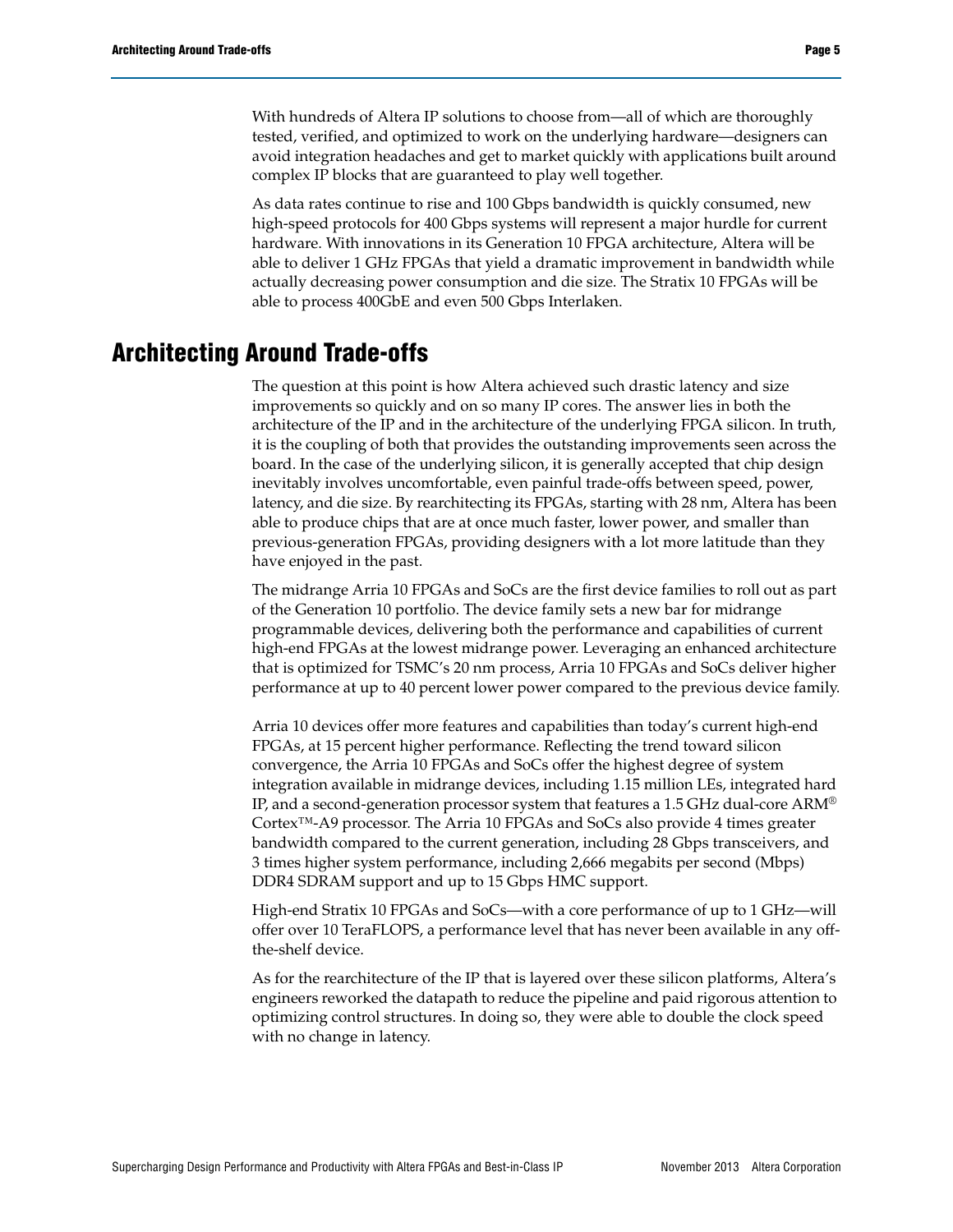Looking at Altera logic cells, they observed that in a traditional pipeline there were often three or more LUTs between register levels. The existing hardware architecture had an excess of registers, making it possible to increase the registering without increasing the post place-and-route area (refer to [Figure 1\)](#page-5-0).

<span id="page-5-0"></span>**Figure 1. Altera Logic Cells, with Every Unregistered LUT Next to an Unused Register**



Matching unregistered LUTs with registers resulted in doubling the bandwidth of the circuit while retaining the same area. For example, a 100GbE could run at 200 Gbps. Applications engineers now had the option of either running two independent streams or running one stream on half the circuitry (refer to [Figure 2\)](#page-5-1).

<span id="page-5-1"></span>**Figure 2. Matching Unregistered LUTs with Unused Registers**



The final option involves deleting half of the width and retaining the original bandwidth. For highly parallel circuitry, this is the stopping point: twice the clock rate, same latency, and half the area (refer to [Figure 3](#page-5-2)).



<span id="page-5-2"></span>**Figure 3. Now That Efficiency Has Been Increased, Limiting Bandwidth Can Result in a Major Die Shrink**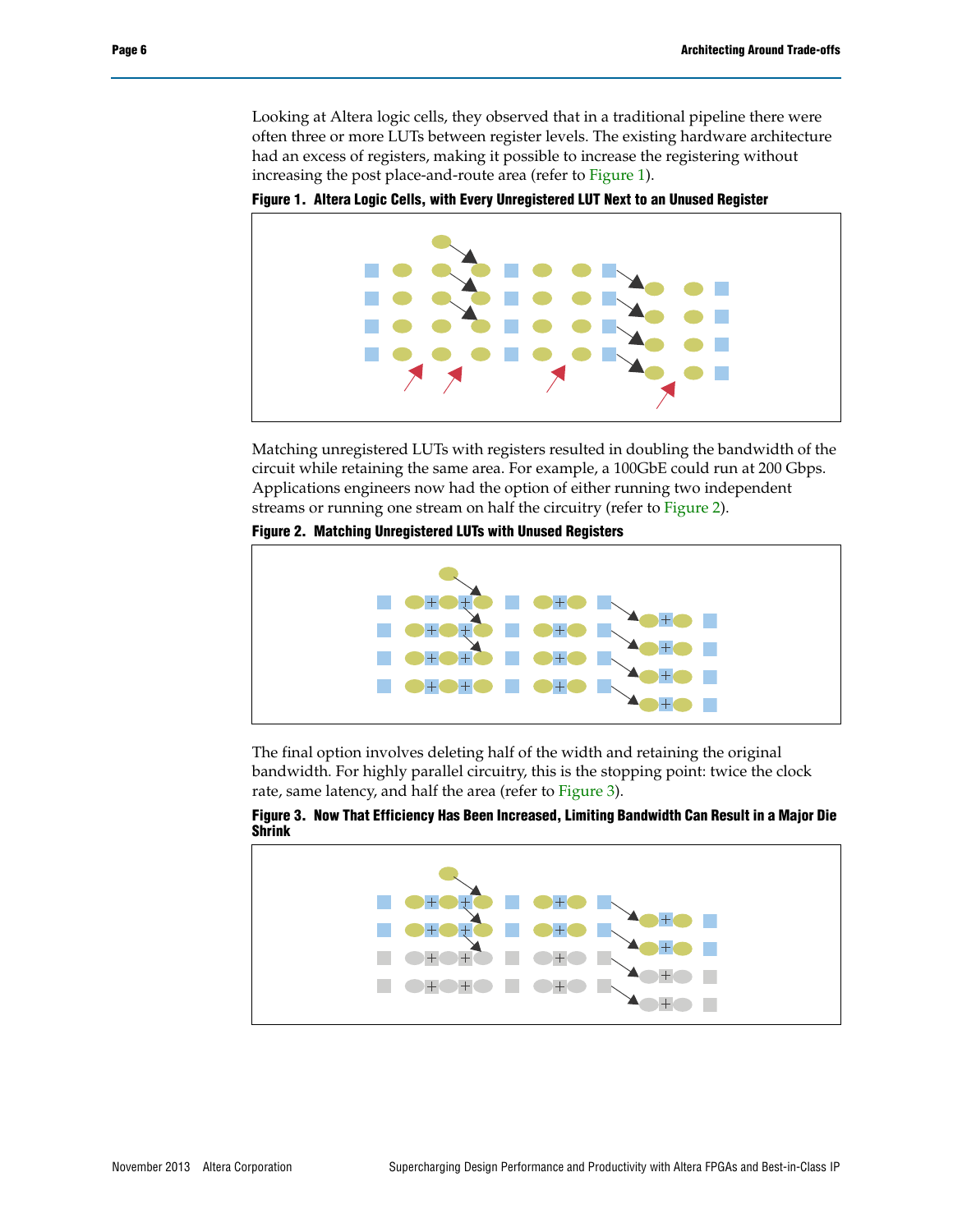All of these architectural innovations have been applied to the Stratix V, Arria 10, and Stratix 10 FPGAs and SoCs. They are the primary reason all the IP listed earlier got smaller, faster, and better. These discoveries have Altera's general good practice to be implemented in all new IP cores that Altera will release. Altera's design software has also been updated to ensure full device support and a seamless migration path for legacy designs.

#### **Conclusion**

With Altera's Generation 10 FPGAs, we can address the limitations to scalability of total system throughput and latency while scaling back on power requirements.

Circuit designers will be able to choose from a wide range of Generation 10 Arria and Stratix FPGAs that reflect different emphases on bandwidth, latency, power, and die size. However for any given application their performance will far exceed what they've encountered to date, bringing design trade-offs back within their comfort zone.

Utilizing Altera's broad portfolio of best-in-class IP—instantiated in Generation 10 FPGAs—designers will be able to get leading-edge products to market quickly, secure in the knowledge that they'll maintain that edge for many years to come.

#### **References**

<span id="page-6-0"></span>1. [Silicon Southwest, Global semiconductor IP market to be worth \\$5.7 billion by](http://siliconsouthwest.co.uk/index.php/2013/06/global-semiconductor-ip-market-to-be-worth-5-7-billion-by-2017/)  [2017:](http://siliconsouthwest.co.uk/index.php/2013/06/global-semiconductor-ip-market-to-be-worth-5-7-billion-by-2017/)

www.siliconsouthwest.co.uk/index.php/2013/06/global-semiconductor-ipmarket-to-be-worth-5-7-billion-by-2017/

- <span id="page-6-1"></span>2. International Telecommunications Union, The World in 2011 Facts and Figures: [www.itu.int/en/ITU-D/Statistics/Documents/facts/ICTFactsFigures2011.pdf](http://www.itu.int/en/ITU-D/Statistics/Documents/facts/ICTFactsFigures2011.pdf)
- <span id="page-6-2"></span>3. Markets and Markets, 2012: [www.marketsandmarkets.com/Market-Reports/internet-of-things-market-](http://www.marketsandmarkets.com/Market-Reports/internet-of-things-market-573.html)[573.html](http://www.marketsandmarkets.com/Market-Reports/internet-of-things-market-573.html)
- <span id="page-6-3"></span>4. Cisco Visual Networking Index [www.cisco.com/en/US/solutions/collateral/ns341/ns525/ns537/ns705/ns827/](www.cisco.com/en/US/solutions/collateral/ns341/ns525/ns537/ns705/ns827/white_paper_c11-481360_ns827_Networking_Solutions_White_Paper.html) [white\\_paper\\_c11-481360\\_ns827\\_Networking\\_Solutions\\_White\\_Paper.html](www.cisco.com/en/US/solutions/collateral/ns341/ns525/ns537/ns705/ns827/white_paper_c11-481360_ns827_Networking_Solutions_White_Paper.html)

## **Further Information**

- White Paper: *Meeting the Performance and Power Imperative of the Zettabyte Era with Generation 10*: [www.altera.com/literature/wp/wp-01200-power-performance-zettabyte](http://www.altera.com/literature/wp/wp-01200-power-performance-zettabyte-generation-10.pdf)[generation-10.pdf](http://www.altera.com/literature/wp/wp-01200-power-performance-zettabyte-generation-10.pdf)
- White Paper: *The Breakthrough Advantage for FPGAs with Tri-Gate Technology*: [www.altera.com/literature/wp/wp-01201-fpga-tri-gate-technology.pdf](http://www.altera.com/literature/wp/wp-01201-fpga-tri-gate-technology.pdf)
- White Paper: *Expect a Breakthrough Advantage in Next-Generation FPGAs*: [www.altera.com/literature/wp/wp-01199-next-generation-FPGAs.pdf](http://www.altera.com/literature/wp/wp-01199-next-generation-FPGAs.pdf)
- [Generation 10 FPGAs and SoCs web page:](http://www.altera.com/technology/system-tech/next-gen-technologies.html) www.altera.com/technology/system-tech/next-gen-technologies.html